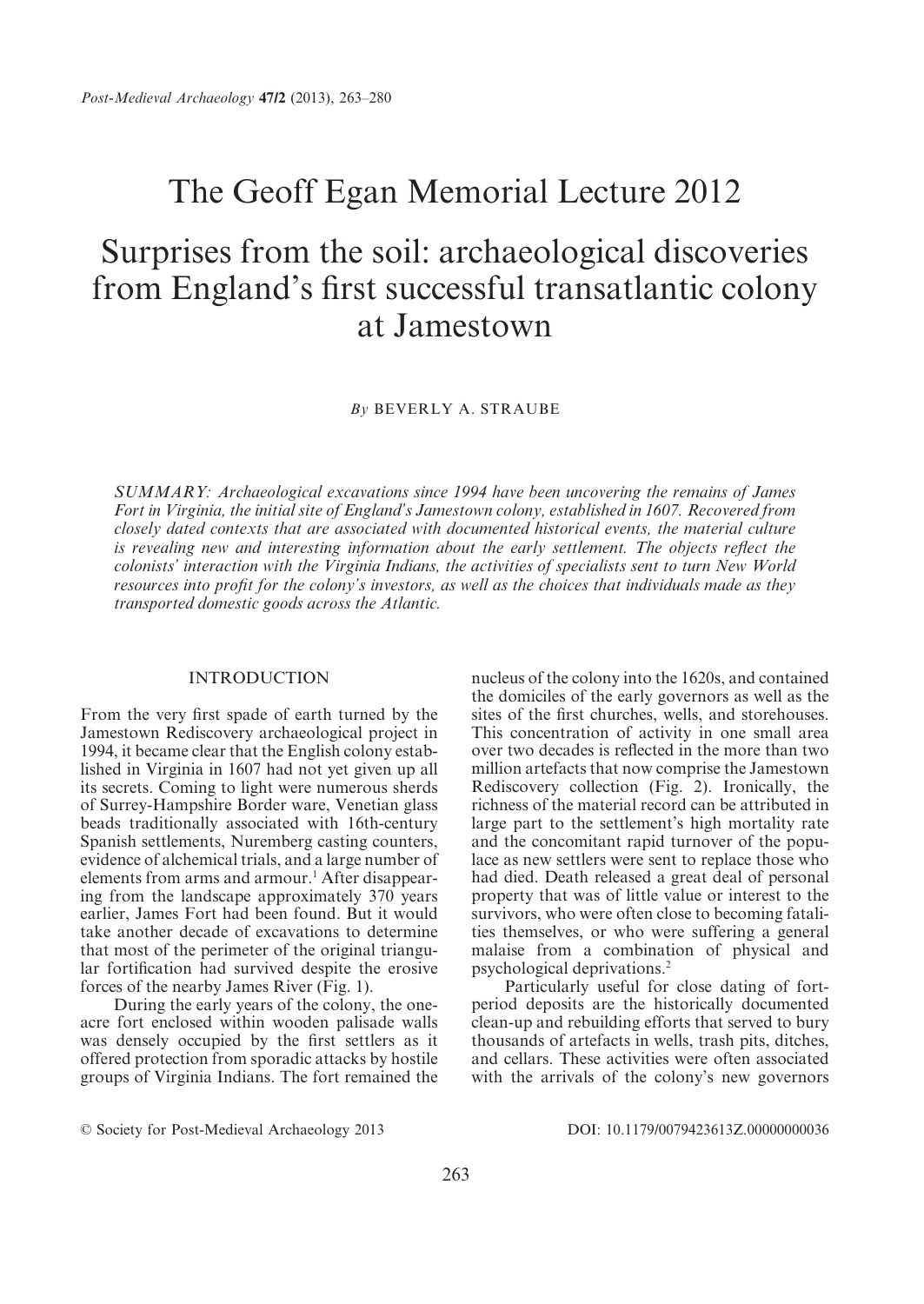# 264 BEVERLY A. STRAUBE



FIG. 1

Aerial view of the James Fort site with a graphic reconstruction of some of the buildings located archaeologically (graphic, Jamie May).



FIG. 2 The Jamestown Rediscovery collections storage area known as the Vault (photograph, Michael Lavin).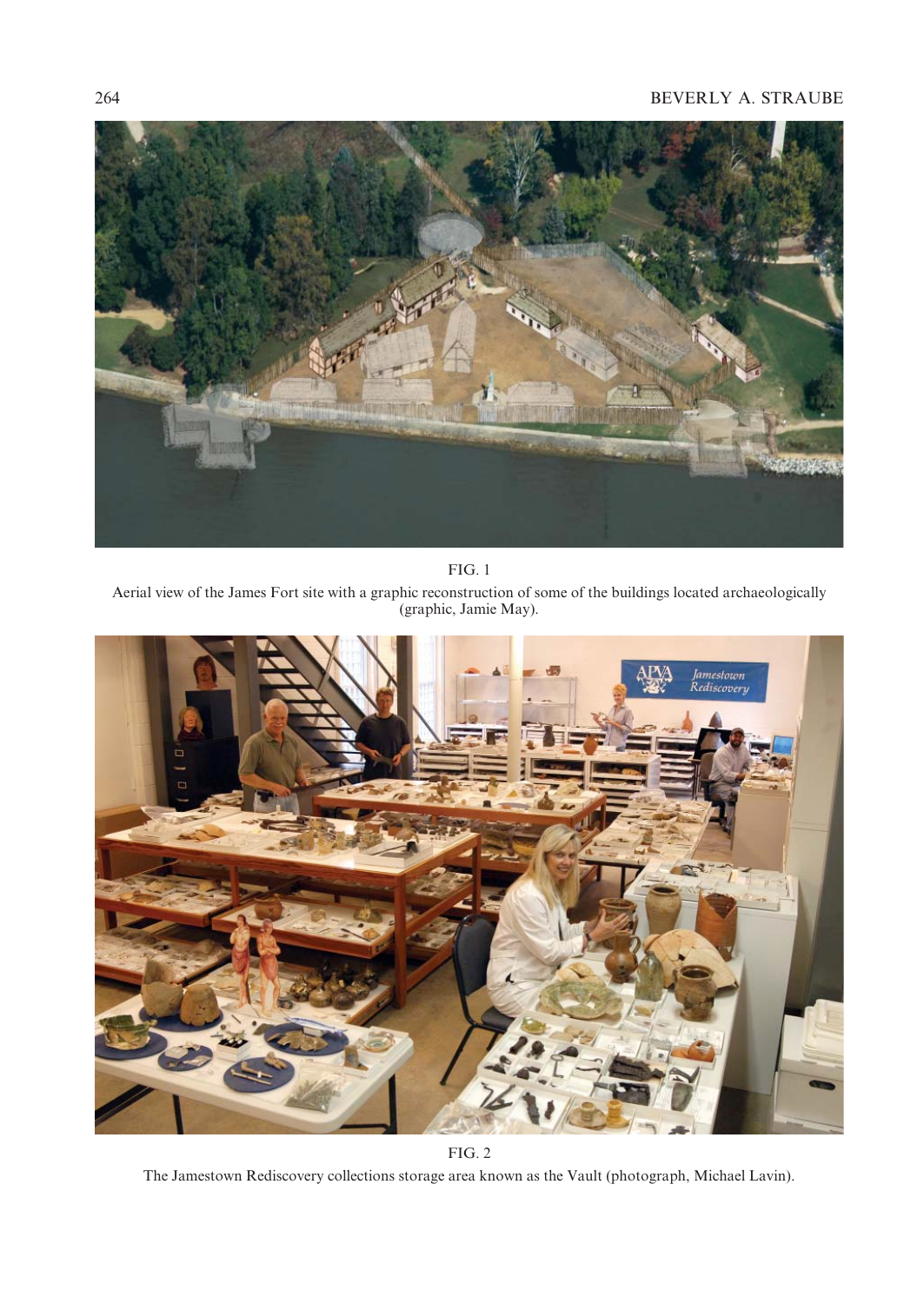and/or followed catastrophic events such as the January 1608 fire that destroyed fort structures and provisions, and the 1609–10 'starving time' winter and spring when the Powhatan Indians held the fort under a six-month siege. As a result, the artefact assemblage presents reflections of life in very short definable moments of the early settlement. Geoff Egan, who once described the range and extent of the artefacts as 'mind boggling', was an enthusiastic advocate for the research value of James Fort's material culture. In an article for *British Archaeology* concerning the findings of the Jamestown Rediscovery project, he wrote:

As much as anything, it is this concentration and scope of mainly English early 17thcentury material from such a small area that makes the archaeological results so important. Such a chronological focus, with an extensive range of military, domestic and industrial evidence . . . cannot be paralleled at any one site in England.3

Geoff realized the value of the finds being recovered from the small Virginia island in the James River, not only for understanding the colony and its Atlantic world context, but also for what it could reveal about early 17th-century England and, more specifically, about early 17thcentury London. The nascent Jamestown colony was administered and bankrolled from London, was predominantly supplied by London merchants, and was largely populated by individuals from London and its environs. In essence, while Jamestown was a colony of the Virginia Company of London (1607–24), it was in many ways a microcosm of the City. The evidence emanating from the James Fort excavations is therefore invaluable for informing research on contemporary London contexts, from which the recovery of material culture has been largely affected by centuries of land reclamation activities and modern-day development with deep subterranean structures.<sup>4</sup>

Geoff served as a consultant for the Jamestown Rediscovery project from his first Jamestown visit in the fall of 1995 until his untimely death fifteen years later. During that time, he and I worked closely together to identify and contextualize many obscure and enigmatic objects unearthed by the archaeologists' trowels. This paper will discuss some of the many 'surprises from the soil' that delighted Geoff, as well as some that he unfortunately never had the opportunity to see. The few objects that follow provide just a sampling of the cultural and historical insights to be derived from the rich James Fort assemblage. This work has just begun.

### SUPERFLUOUS TO THE COLONY?

Jamestown was established by the Virginia Company, a joint-stock enterprise of London-based entrepreneurs who hope to make quick returns on their investments, under charter from James I. To that end, almost 300 men arrived in the colony in the first two years following the initial May 1607 settlement. Many were gentlemen, including some Company shareholders, who hoped for personal profit by being present when the riches of the New World were discovered. These individuals paid for their own transportation as well as for that of their servants, but the Company subsidized the transatlantic passage for many labourers and specialists who were employed to extract any marketable resources the land had to offer.

With all the initial attention on resource exploitation, there was little time and energy expended on activities required to sustain the colony such as farming, fishing, and hunting. The Company expected that the Virginia Indians, particularly the local Powhatan, would be willing participants in an active sustainable trade whereby the colonists could regularly acquire victuals in exchange for a few inexpensive glass beads, pieces of copper, and cheaply-made iron tools. This plan worked sporadically but was never totally successful as the Indians soon tired of the Englishmen's persistent reliance on them for sustenance during a period of severe drought when they also suffered food shortages.<sup>5</sup> Tensions between the two groups erupted in the fall of 1609 in what has become known as the first Anglo-Powhatan war, which resulted in an effective Indian siege of James Fort that contributed to the 'starving time' winter and spring and a concomitant mortality rate of 75 per cent amongst the colonists.

Despairing of conditions in the colony, Captain John Smith complained about the Virginia Company's drive for quick profits at the expense of the settlement's welfare that 'most plainly appeared by sending ... so many Refiners, Gold-smiths, Jewellers, Lapidaries, Stone-cutters, Tobaccopipe-makers, Imbroderers, Perfumers, Silkemen with all their appurtenances'.<sup>6</sup> These occupations, seemingly superfluous to basic survival, have been used by historians through the years to depict the English settlement in a negative light, one even characterizing the endeavour as a 'fiasco'.<sup>7</sup> Indeed, the Virginia Company appears to have underestimated the number of individuals needed as a brute labour force to provide the colony's infrastructure and it definitely miscalculated the quantity of victuals required to sustain a non-agricultural workforce. However, the initial years of the colony were full of optimistic experimentation and a variety of specialized craftsmen were considered necessary to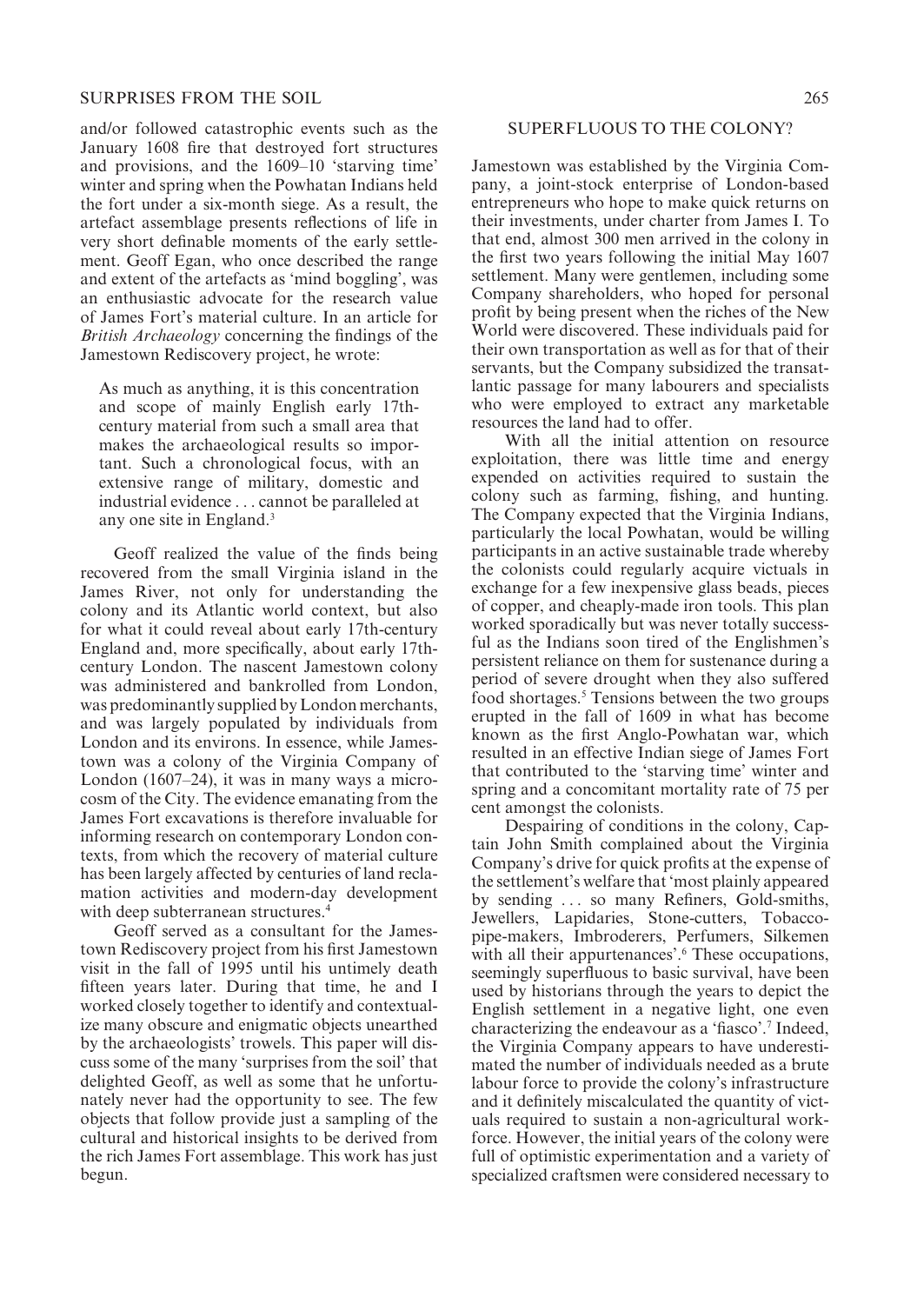assess Virginia's resources for viability and profitability. Whereas some historians claim that most of these individuals stopped working once it was discovered that there were no resources to which they could apply their particular skills, the archaeological excavations of James Fort have been uncovering tools and by-products of various endeavours revealing that, at least to some extent, these individuals were working at what they had been sent to do.<sup>8</sup>

Arriving in the colony in January and April 1608 on vessels of the First Supply captained by Christopher Newport were goldsmiths William Johnson and Richard Belfield, refiners William Dawson and Abram Ransack and jeweller Daniel Stallings.<sup>9</sup> Based upon Spain's New World experiences, the Virginia Company had high expectations that precious metals were to be found in Virginia, and the search for silver and gold was a priority in the colony's initial years. Some of the metalworking specialists arriving in 1608 may have been dispatched by the Goldsmith's Company after the first sample of 'gold' sent back to England in the previous year turned out to be 'so much guilded durt'.10 These faulty trials had been conducted at Jamestown under the direction of Captain John Martin, who is not recognized as having any special training in assaying beyond being the son of Sir Richard Martin, Master of the Royal Mint and, as a practising goldsmith, a member of the London Guild of the Goldsmiths' Company.

Subsequent support from the Goldsmiths' Company for more accurate tests is suggested by archival documentation from the Company's records that appear to reference the 1608 metalworkers. A Thomas Belfeild (*sic*), listed as an apprentice goldsmith in 1580, may be the aforementioned Richard Belfield for, just one month before the Virginia Company supply fleet left Gravesend in September 1607, he was allocated 20*s*. by the Goldsmiths' Company to purchase a 'suit of apparel' for the Virginia voyage.<sup>11</sup> William Johnson may be the individual listed in the Goldsmiths' records in 1595 and 1602 as a 'smallworker' who took on apprentices in those years. If this is the same Johnson who ventured to Virginia in 1608, he had returned to London two years later when he is again recorded as signing on an apprentice. Finally, in 1620, a William Johnson is recorded in Goldsmiths' Company records as being 'one of 43 of the most ancient poor decayed workmen'.12 It is not known for certain if these records are all referring to the same William Johnson, goldsmith, who was in the colony, but future documentary research may clarify this issue.

The jeweller, Daniel Stallings, is most likely the Danyell Stallinge recorded in April 1605 as a 'foreigner' who was sworn to follow the ordinances of the Goldsmith's Company.13 If Stallings did not

subsidize his own travel to Virginia, he may have been recruited by the Virginia Company to survey the availability of gemstones or to work in consort with the colony's other metallurgists who were not focusing solely on precious metals. Research based on recent archaeological evidence for metallurgical trials in James Fort suggests that tests of Virginia's ores were made at the behest of the Society of Mines Royal and the Society of Mineral and Battery Works, of which many of the Virginia Company shareholders were investors and/or administrators. These two copper monopolies controlled a glut of copper derived from English sources and were interested in finding calamine stone in Virginia that was of the right purity for the extraction of zinc, a fundamental ingredient in the production of brass.14 Evidence of these trials, as well as of others, such as the search for noble metals and the manufacture of glass, has been found during the archaeological investigations. The distilling flasks, scorifiers, cupels, alembics and scores of high-quality Hessian crucibles from the fort's earliest contexts indicate the serious investment made by the investors into the extractive industries.15 These were not casual and unorganized efforts by a number of idle gentlemen. Rather, in the initial years of the settlement, trained specialists with well-equipped workshops were in place to engage in the tasks they had been assigned.

#### SAND CASTING MOULD

Supporting this point are two tools found during excavations of the fort that were most likely part of the goldsmiths' or the jeweller's equipment. Found in one of the postholes of a structure believed to be the church constructed in 1608 was an iron 'stirrup-shaped' sand casting mould (Fig. 3). Measuring 109mm from the flattened base to the rounded top, the mould, or casting flask, consists of two parts known as the cope and the drag that join by alignment pins on either side to create a frame without top or bottom around the pattern to be cast. The perimeters of both parts of the frame are lipped to contain the sand and a hole at the top of the mould is for pouring in the melted metal.<sup>16</sup> These flasks for small-scale work took many shapes and required only that there was about a 12.7mm of clearance between the model to be cast and the sides of the frame.<sup>17</sup> In fact, the 'stirrup-shaped' flask found at Jamestown is a type still used by jewellers and goldsmiths in modern times (Fig. 4).

The church, represented archaeologically by 14 postholes associated with a 64ft  $\times$  24ft (19.5m  $\times$ 7.3 m) earthfast structure, was built between January and April 1608 by Captain Newport's mariners.18 Described by Captain John Smith as 'a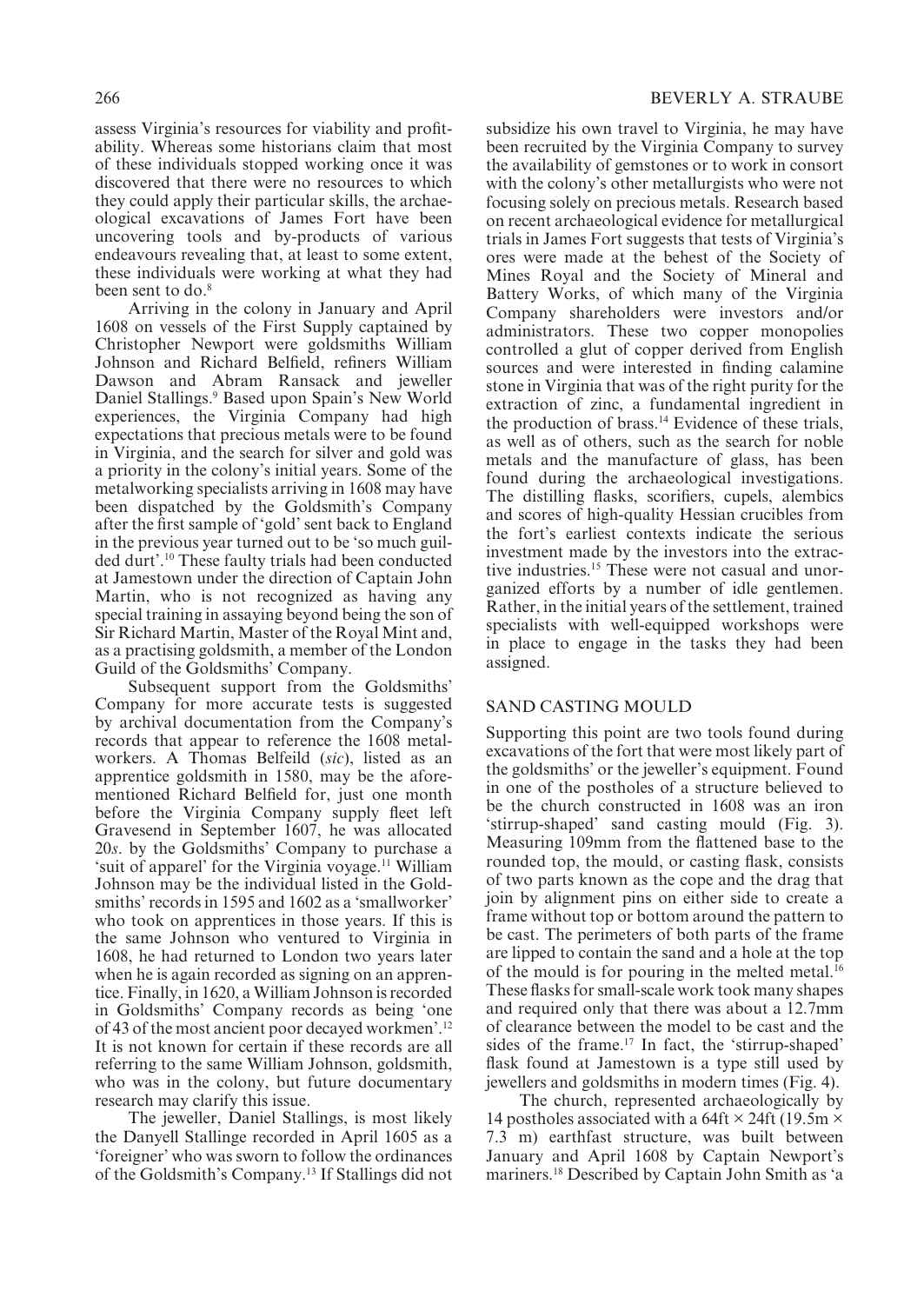

FIG. 3 Front and side views of an iron mould for sand casting found in a post hole of the *c.* 1608–17 church (photograph, Michael Lavin).

homely thing like a barne', the church stood with a number of subsequent repairs until 1617 when it was replaced by a new structure located several yards to the east.<sup>19</sup> Some of the 1608 church postholes were found to contain cobbles of Bermuda limestone, a material that was not present in Virginia until the survivors of the *Sea Venture*  shipwreck on the Bermudas reached the colony in May 1610. After that date Bermuda limestone,



#### FIG. 4

Illustration of an octagonal brooch being cast in a mould similar to the one found in James Fort. From Prof. Dr. Erhard Brepohl 2001, *The Theory and Practice of Goldsmithing*, Brynmorgen Press. Used with permission.

which was recognized by the English colonists as 'the best in the world' for ballasting ships, was frequently supplied to the Jamestown settlement that had no natural stone.20 Since the church support posts do not show signs of replacement. the post-1610 date of the posthole fill indicates that the structure was dismantled in 1617 when the new church was constructed. Rather than left to rot in place, posts were pulled out of the ground, providing the opportunity for the limestone and other materials to be shovelled into the empty holes.<sup>21</sup> The casting flask could therefore either date to the church's  $1608$  construction or to this  $1617$  fill.

Gold was rarely cast in the early 17th century. The preferred metal for this process in decorative metalwork was silver or copper alloy and a possible product of the Jamestown sand casting mould is a crudely cut brass plaque rendered with a high relief 'pelican in her piety<sup>22</sup> (Fig. 5). The plaque measures  $63 \text{mm} \times 40 \text{mm}$ , which is quite within range of the 12.7mm clearance needed in the mould, which has interior dimensions of  $86 \text{mm} \times 66 \text{mm}$ . Found in the upper mixed layers of the 1608–10 fort well, the object dates to the early 17th century but its purpose is unknown. Even though the iconography is carefully rendered, showing the pelican with closed wings sitting in her nest above two chicks, the plaque has a roughly snipped



#### FIG. 5

Brass plaque cast with the iconography of the 'Pelican in her Piety', found in the *c.* 1608–10 well of James Fort (photograph, Michael Lavin).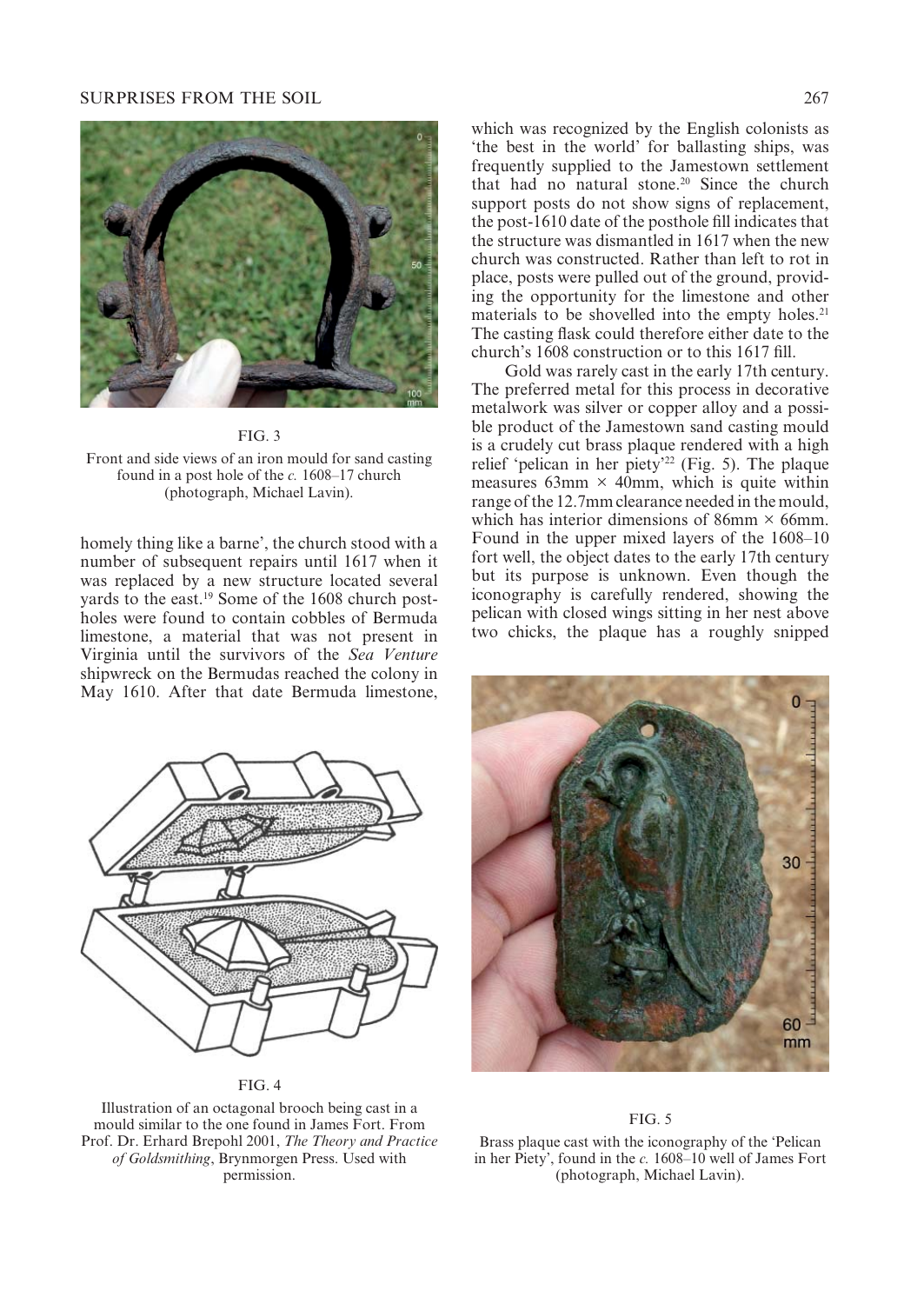irregular perimeter and appears to be unfinished. The object is pierced at the top, but at 54g it is very unlikely that it was meant to be a pendant in its present state. The 'pelican in her piety' had been used as a Christian symbol since the Middle Ages to represent Christ's sacrifice due to the belief that the pelican would wound itself and feed its young with its own blood rather than allow them to starve. It was a popular symbol in the late Tudor and early Stuart periods, as illustrated by the appropriation of the iconography by Elizabeth I to symbolize her role as 'mother' of the church of England. The pelican emblem also appears prominently at the bottom of the title page of the 1611 First Edition of the King James Bible.

The 'pelican in her piety' was commonly adopted in heraldry and is depicted as a decorative device on a wide variety of English material culture including needlework, monumental brasses, stained glass, pottery, medallions and personal signets. So, while the artefact may relate to the introduction of Protestantism to the New World, it could also have been commissioned as a decorative heraldic device by one of Jamestown's gentlemen. One such individual, William Cantrill (Cantrell, Chantrell) arrived in the colony in April 1608, possibly in the same ship as jeweller Daniel Stallings.23 His family crest was the 'pelican in her piety' but, unlike the Jamestown imagery, the Cantrill pelican is depicted with elevated and addorsed wings, a difference that would be important in heraldic representations. Research continues on this unique artefact.

#### DRAWPLATE

Another tool belonging to either the jeweller or the goldsmiths is a drawplate found in the upper fill of an early fort-period workshop/bakery that, like the well, was backfilled in 1617 (Fig. 6). <sup>24</sup> The contemporaneous contexts of the drawplate and the casting flask, two objects related to the production of ornamental metalwork, suggest that the goldsmiths and jeweller may have been among the fort's casualties by 1617, and that further interest in assessing Virginia's metaliferous ores and producing objects from them had abated by this time.

Proclaimed by Geoff as 'a remarkable find', the drawplate is a 275mm long and 28mm wide iron bar terminating in points at each end for securing it in place. The body of the 4mm thick plate is perforated in three rows, each with a different decorative shape of half-moons, stars, and diamonds. Each shape is represented by seventeen graduated perforations from 1mm to 4mm in size for drawing metal wire through successively smaller holes until the desired dimension was reached (Fig. 7).

The size of the piercings on the plate indicates that the wire was not pulled by hand using a pair of pliers, but instead a piece of equipment called a drawbench was used.<sup>25</sup> As illustrated in a 1576 engraving depicting goldsmiths at work (Fig. 8), the drawplate would be fixed on one end of the long bench and a winch for pulling the wire would be placed on the other. Evidence for such an apparatus at Jamestown suggests that there was a 'well set up, local, specialist workshop' in the colony for the purpose of producing small decorative metal objects.26 The exact location of this workshop has not been identified through excavation, but evidence that Johnson, Belfield and/or Stallings were practising their trades in the early colony is suggested by the cast brass unfinished pelican and by remnants of silver and copper alloy wire found adhering to the interiors of two of the perforations of the drawplate during conservation (Fig. 9).

## 'FLINGING OUT THEIR BEST METALWORK'

Geoff was always astonished by the types of small finds recovered from James Fort, which he considered of superior quality to the objects found in London excavations of the same time period. This led him to once remark that the colonists 'seem to have been remarkably profligate, flinging out their finest metalwork in readily handleable pieces'.<sup>27</sup> Geoff puzzled why so many remarkable artefacts were not better cared for or, at the very least, used as trade items with the Indians. A possible explanation for this unusual pattern at Jamestown was



#### FIG. 6

Iron drawplate recovered from *c.* 1607–17 bakery/workshop of James Fort (photograph, Michael Lavin).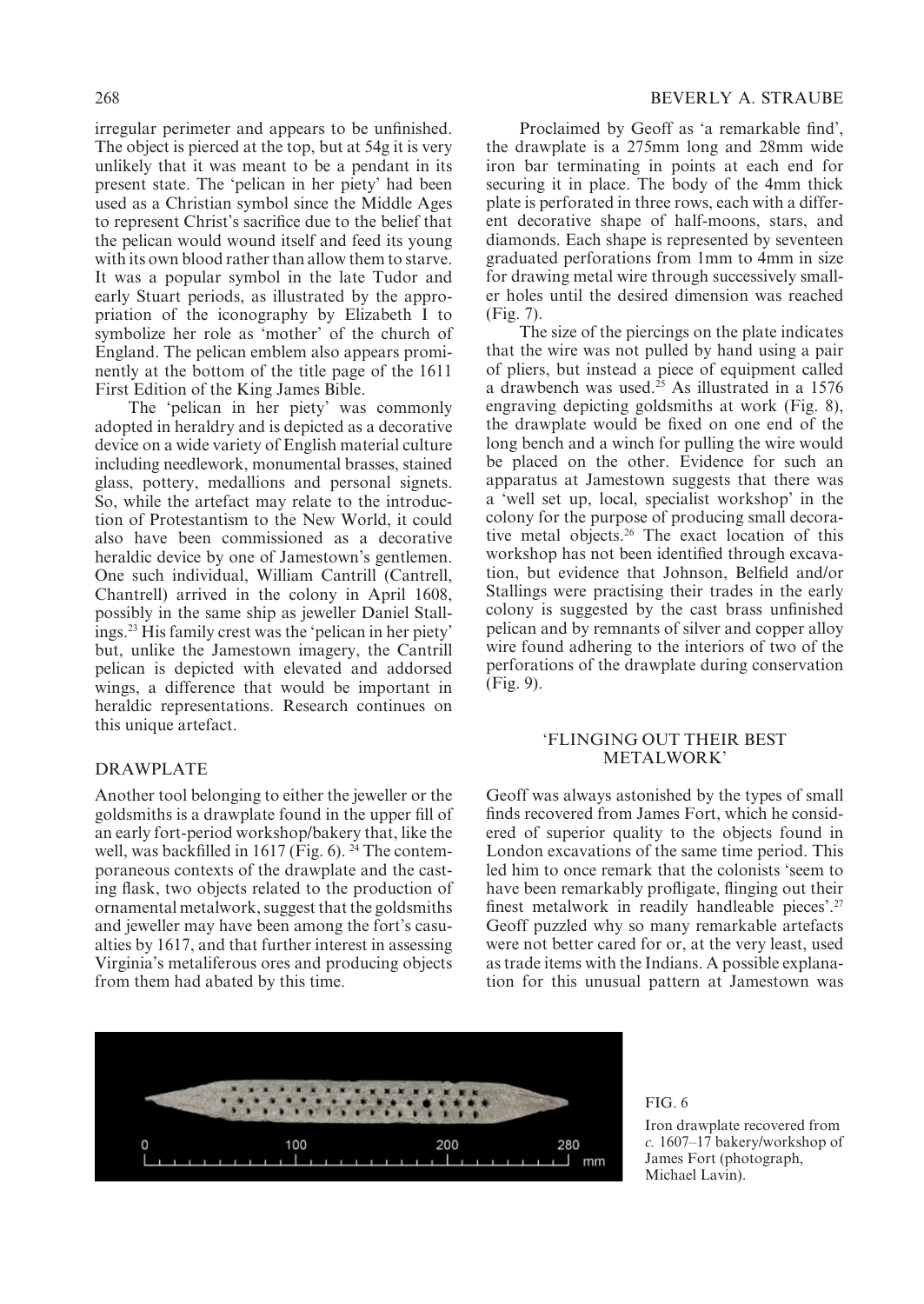



Illustration of decorative wire created by pulling through star perforations on a drawplate (courtesy of Dr Jack Ogden).



FIG. 8 Engraving of a goldsmith's workshop; Étienne Delaune, 1576 (© Trustees of the British Museum).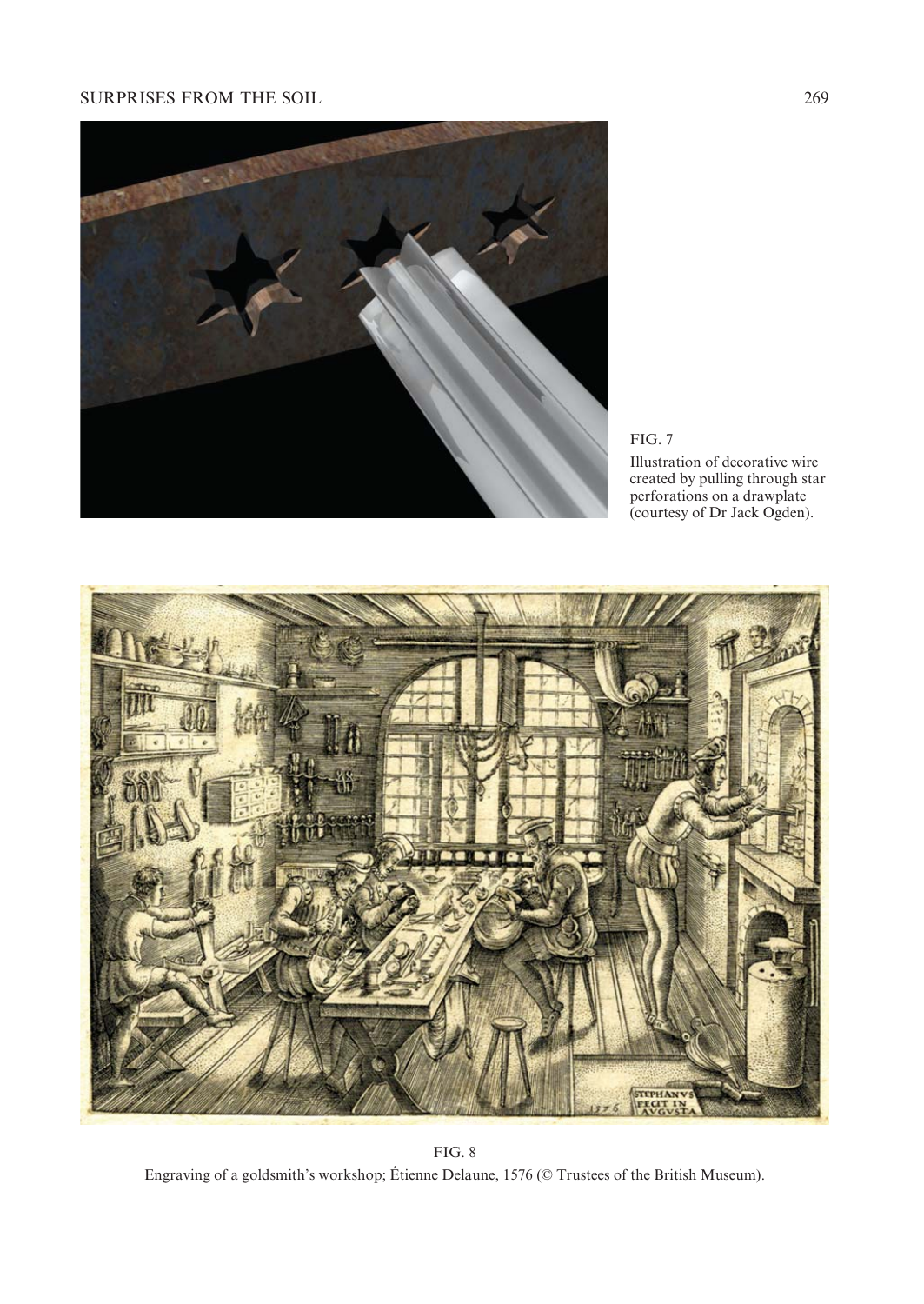#### FIG. 9

Detail of the James Fort drawplate showing copper alloy wire adhering to the interior of the central star perforation (photograph, Michael Lavin).

proposed in the introduction of the present paper: it could well result from the combination of high mortality within an unstable population living in close quarters under very stressful conditions.

# EAR PICK

One of the many special small finds found in the fort is a silver implement used for both adornment and personal cleanliness. As Geoff indicated in *Dress Accessories*, co-authored with Frances Pritchard, new rules of social etiquette that arose in the medieval period included attention to one's hygiene and resulted in a vast range of cosmetic implements devised to shape facial hair and to clean the nails, teeth and ears.<sup>28</sup> The teeth and ears received particular attention for, beyond any aesthetic reasons for cleanliness, it was recognized that a build-up of earwax could cause deafness, and medical professionals encouraged regular removal of the 'stone-like substance commonly called the scales or surf of the teeth'.29

While earpicks could be quite plain and produced in bone, ivory or base metals, ornamental forms in gold and silver are also known. These cosmetic tools are found today in several European museum collections, and have been recovered archaeologically both from 16th-century English and Spanish shipwrecks and from terrestrial sites in England, Germany, Portugal, and North America.30 Unlike their plainer cousins, the more decorative versions incorporate suspension loops for hanging from the owner's girdle or, as reflected in 16th-century Italian portraiture, about the neck (Fig. 10). Public personal display of gold and silver tools for hygiene, particularly toothpicks, became fashionable among post-medieval European elites

#### 270 BEVERLY A. STRAUBE



FIG. 10 Portrait of Lucia Brembati, Lorenzo Lotto *c.* 1518 (Accademia Carrara, Bergamo).

as signs of status and of their familiarity with the socially accepted behavioural code of cleanliness.

The decorative cosmetic implement recovered from James Fort is, as was the fashion for many of these tools, double-ended and multi-functional (Fig. 11). The ornate 57mm-long silver device has been cast in the form of a dolphin grasping between its teeth a round-sectioned nail/tooth cleaner that curves out to a point like a giant tusk. Since it is associated with a medicinal tool, the tusk may be representing the horn of a rhinoceros, long recognized for its remedial properties.<sup>31</sup> Arching out from the creature's tail is a small scoop or 'eare-pick' for removing earwax.<sup>32</sup> A suspension loop is incorporated into the dolphin's back, so that when the tool was worn by the owner the fish would be presented horizontally in the traditional heraldic *naiant* (swimming) position.

A similar silver toothpick/earscoop from North Yorkshire was recorded by the Portable Antiquities Scheme (PAS) (Fig. 12). The entry for this object, which is not curved into an S-shape like the James Fort example, describes the zoomorphic mid-section as a dragon, even though it most likely also illustrates a dolphin.<sup>33</sup> The dolphins depicted on both hygienic tools little resemble the real animal; contemporary heraldic and cartographic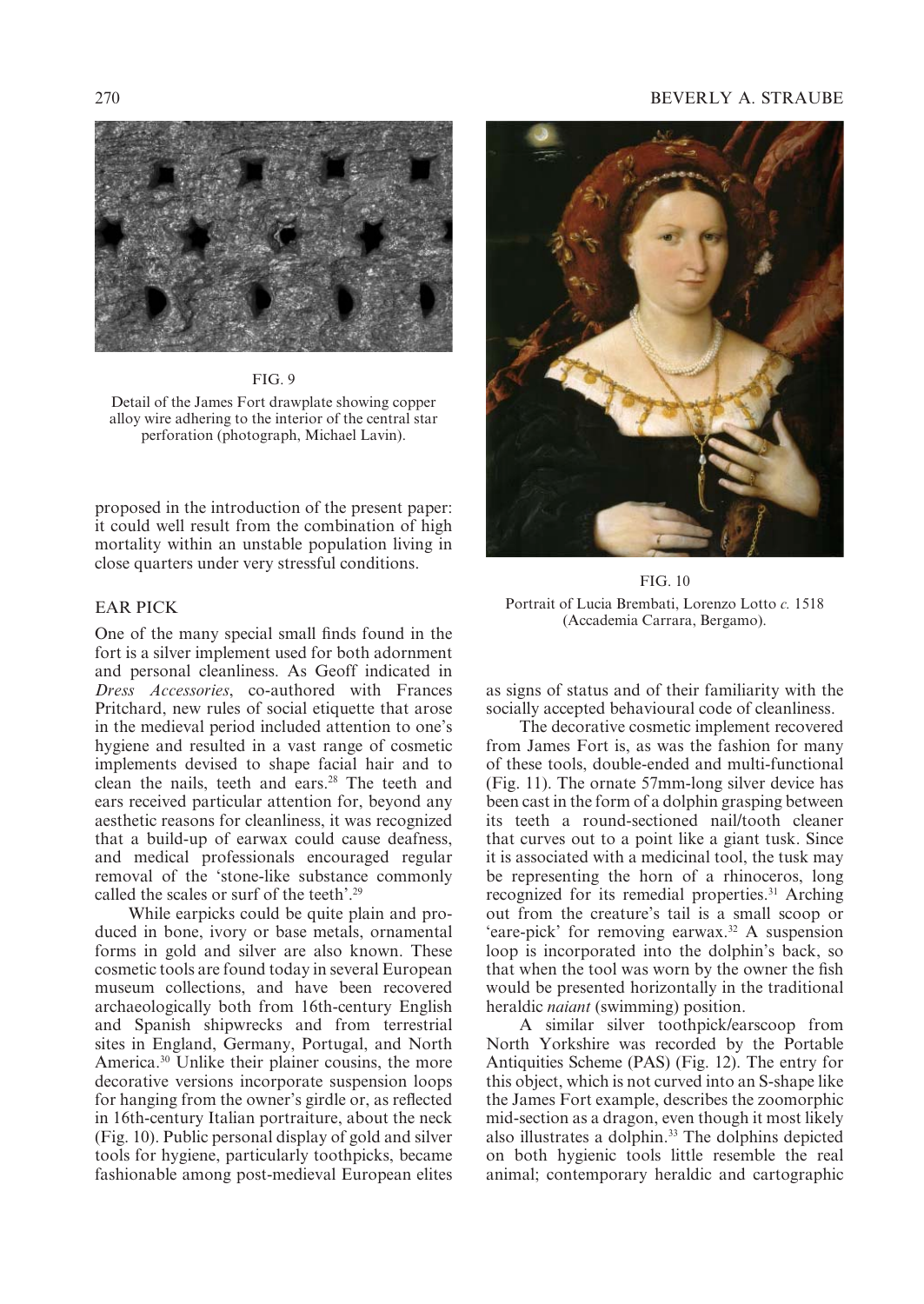

FIG. 11 Silver dolphin hygiene tool found in James Fort.

representations of the marine mammal took similar artistic liberties and reflect 'wide variety and latitude'.34 Long an icon of the sea and recognized for aiding seafarers, the dolphin motif was probably chosen for these combination hygienic tools to appeal to gentlemen who spent a great deal of time at sea. This association is suggested by a gold example recovered from the *Girona*, a Spanish ship that went down in 1588 as part of the Armada.<sup>35</sup> On the other hand, sea creatures were popular subjects for jewellers, particularly in late 16th-century England when maritime supremacy was an accentuated aspect of public consciousness and voyages of exploration and discovery were proliferating.36



FIG. 12 Silver hygiene tool found in North Yorkshire, recorded by the PAS (DUR-93A484).

At present, only two other ornamental tools for hygiene have been recognized from archaeo-

logical sites in North America, but neither incorporates the decorative complexity of the example from James Fort. One is a silver earscoop with a sickle-shaped toothpick from a *c.* 1620–35 settlement located thirty miles up the James River from Jamestown. Named Jordan's Journey, the settlement was home to several of the Virginia colony's prominent gentlemen and this status is reflected in the rest of the material culture. $37$  The other North American find is a silver toothpick from a c. 1587– 1680 Spanish mission, Santa Catalina de Guale, on St Catherine's Island, Georgia, where it is considered to be unusual and in 'contrast to the religious and institutionalized composition of the material assemblage'.38 Despite colonial sumptuary laws, one individual apparently chose to indicate his status in the New World setting by wearing a silver toothpick in accordance with the established notions of decorum in elite Spanish society. Status indicators, such as the ear picker/toothpick, were probably even more important to individuals in the colonial settlements than they had been in their established European communities where their cultural standings were known. John Smith mentioned how difficult it was to choose the leaders of the Jamestown settlement since 'all were strangers to each others education, qualities, or disposition'.39 Individuals used material goods as an expedient to negotiating interpersonal relationships by signalling their place in the new social and cultural milieu. Markers of Jamestown's elite, for instance, can be seen in the material record that includes high status items such as *façon de Venise* goblets, Chinese porcelain bowls, silver damascened sword hilts and goffering irons for ironing neck ruffs. Even in the wilds of Virginia, it was important to exhibit symbols of one's standing in English society with the hopes that it would transfer without question to the new colonial community.

#### FINGER RINGS

Seventy finger rings have been recovered thus far during the excavations at James Fort. This number appears too large to be explained through random losses by Jamestown's inhabitants and instead may be a consequence of the colony's high rate of mortality mentioned earlier whereby many personal objects were rendered ownerless.40 Of no interest to surviving colonists who themselves were prey to physical and psychological maladies, countless items ended up in the fort's trash deposits as a result of the periodic clean-up and rebuilding efforts.

Some of the finger rings, especially the 19 examples made of lead, may not have been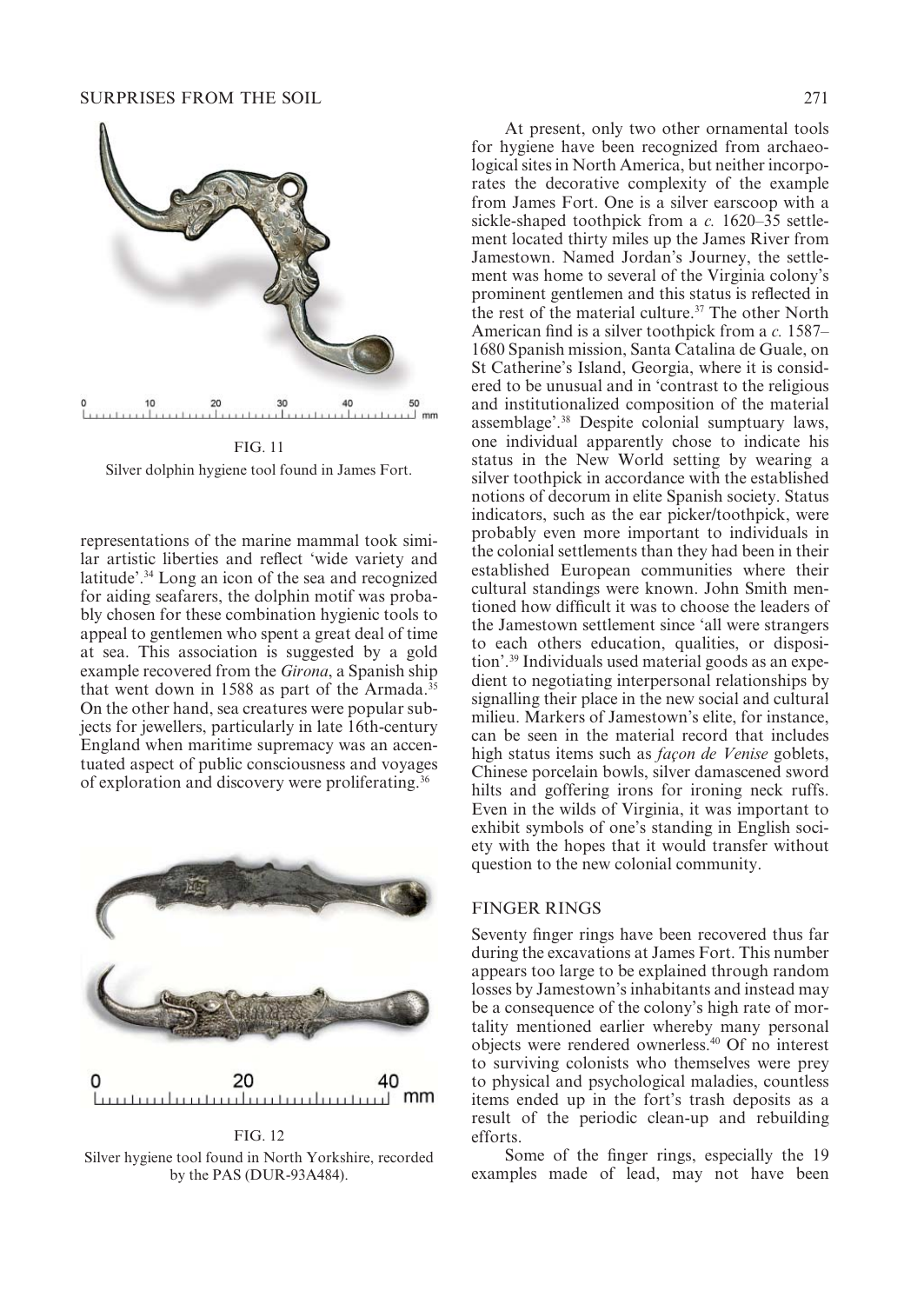personal possessions but instead may have been brought to use in the Indian trade. These inexpensive base metal rings were produced in imitation of precious metal examples, either with false stones or with the hoop, bezel and the appearance of a setting cast in one piece (Fig. 13). London archaeological deposits suggest that the popularity of these mass-produced finger rings ended in the 15th century when jewellery made of precious metals became more widely accessible to the general public.41 The appearance of these objects at Jamestown, coupled with the fact that all but three of the rings were found in the same context of the fort's *c.* 1608–10 well, supports a purposeful bulk supply of finger rings as trade items. The well was filled with materials considered to have no value and that were discarded rather than loaded onto the ships during the attempted abandonment of the fort.

Only two of the finger rings recovered from Jamestown are gold. One found in the fort's

## 272 BEVERLY A. STRAUBE

*c.* 1608 –10 well matches a gold puzzle ring found in Staffordshire and recorded by the PAS as probably dating to the 18th or 19th centuries as there was 'no evidence to date this ring pre-1705'.42 Its similarity to the Jamestown ring, however, suggests that it too dates from the early 17th century. Both rings consist of three wavy interlinking hoops that, when turned the correct way, will fit together to form a twisted bezel (Fig. 14). Puzzle rings, consisting of multi-hoops that are permanently linked, are related to gimmel rings, which incorporated two hoops and were used as love rings. Although it is unknown as to how often it was practised, the idea was that one of the hoops would be worn by each of a betrothed couple until marriage; the two parts would then be joined again. Some gimmel rings pivoted apart making separation easy, but some required a jeweller to separate and join the hoops.<sup>43</sup> One hoop of the Jamestown ring bears a tiny heart, suggesting that it was not fashioned merely for amusement but was worn as a token of love.



#### FIG. 13

Incomplete lead finger ring from a *c.* 1610 context of James Fort. Round-sectioned hoop, bezel and 6mm × 6mm square-cut setting cast in one piece (photograph, Michael Lavin).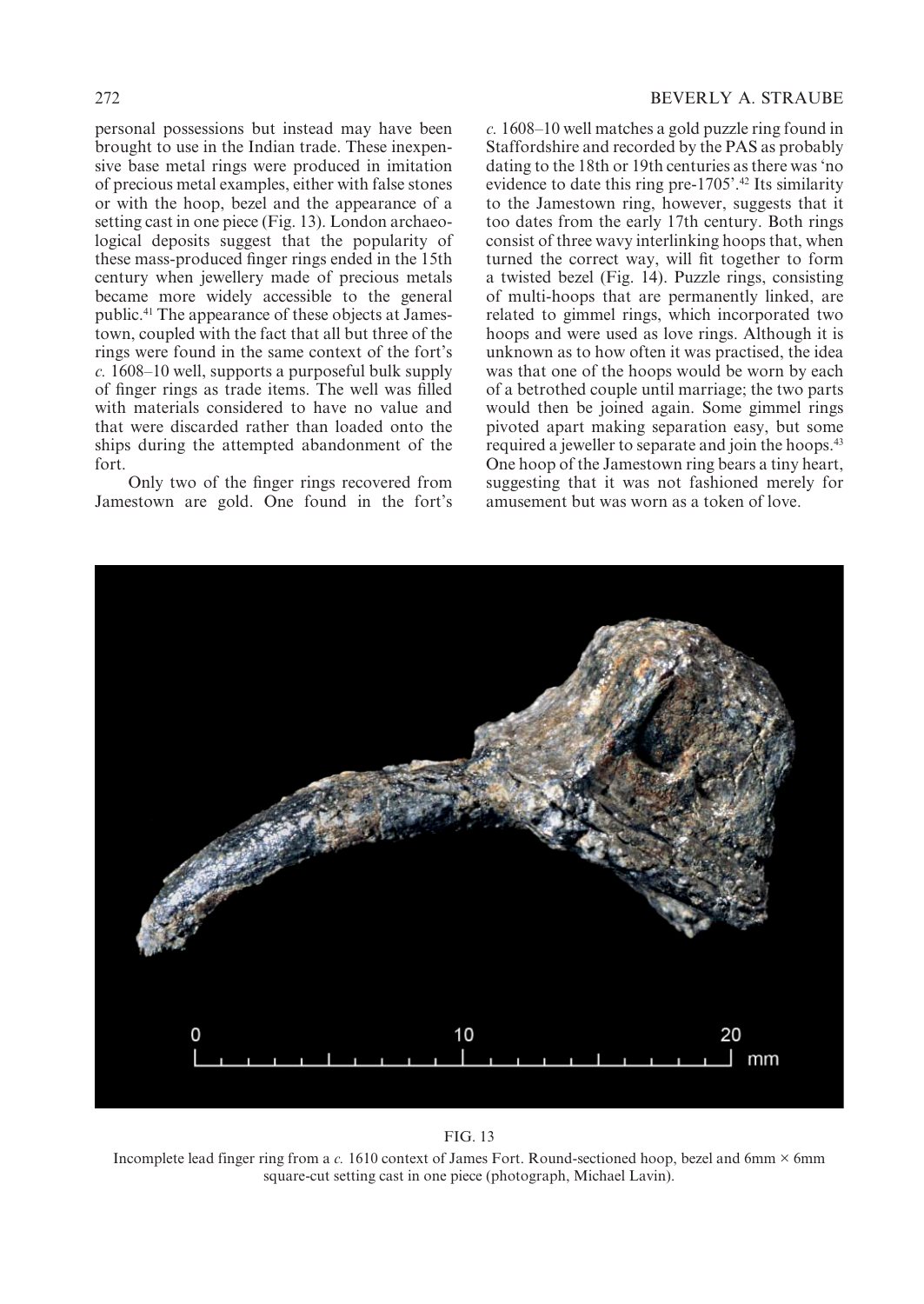

FIG. 14 Gold puzzle ring found in *c.* 1608–10 context of James Fort (photograph, Michael Lavin).

## NATIVE PRESENCE

One particular research focus concerns understanding the relationship between the Jamestown colonists and the Virginia Indians as represented by the considerable quantity of Native material culture present in the fort features. The English had settled in the midst of an extensive Algonquinspeaking chiefdom of Powhatan Indians that encompassed 16,800 square kilometres of the Virginia Coastal Plain. The members of the chiefdom, who numbered about 15,000, were governed by a paramount chief called Wahunsenacawh, but known to the English by the same name as his people, Powhatan.44 Evidence from the earliest fort contexts indicates that before the first organized

conflict between the English and the Powhatans began in the fall of 1609, there was both a significant Indian presence in the English settlement and an active exchange of goods. This commerce is well represented in the colonial contexts by at least 50 Virginia Indian shell-tempered clay cooking pots, most of which exhibit scorch marks or residues from cooking. Lipid analysis of residues from one pot indicated that it had once cooked typical Powhatan cuisine consisting of a meat (possibly venison) and corn (*Zea Mays*) stew.45 This evidence combined with the appearance in the same fort contexts of lithic Native food preparation tools, such as pestles, nutting stones and hammer stones, suggests that either Indian techniques were adopted by the English to process and prepare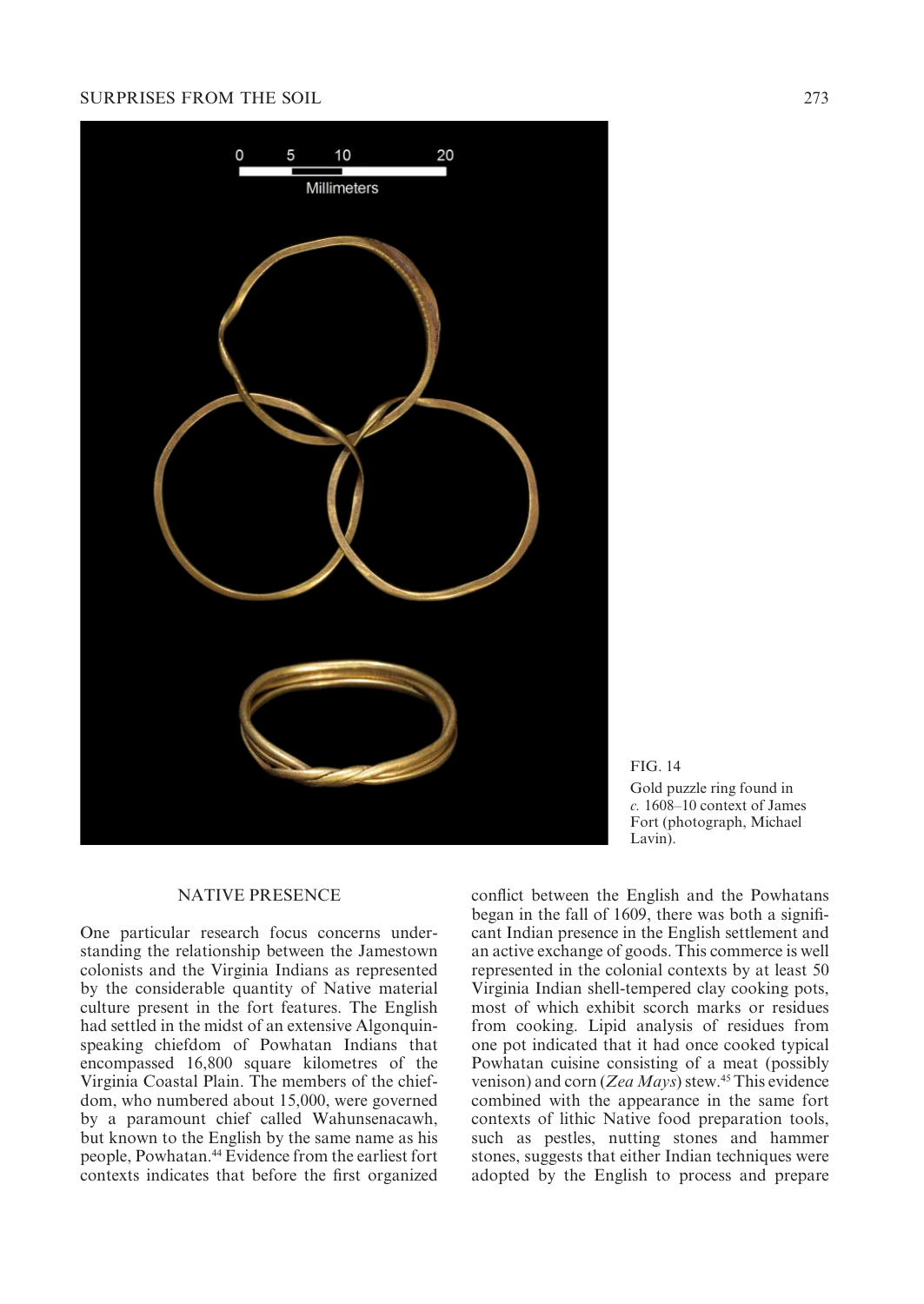their meals or that there were Powhatan women present fulfilling these tasks. Interestingly, several of the Native clay pots feature a flattened base, which appears to be a deliberate modification of the traditional rounded form to accommodate the English use of pots on tables.

Women were the potters in Powhatan society, as well as the artificers of a good deal of the material culture including shell beads, grass mats that the colonists used to 'dress their chambers and inward rooms' and baskets.46 The soft-sided grass baskets were the usual containers for corn and other foodstuffs the Indians were trading to the colonists and, although not surviving in the archaeological contexts, were probably very common in the fort. Fortunately, one Indian basket was used by a colonist to model a container in another medium by pushing and smoothing clay into the basket's interior (Fig. 15). Recovered from a *c.* 1610 context, the 254mm tall vessel with 17mm thick walls had probably been pit-fired over low heat, which served to burn off the basket. The imprint of finely woven twined fibre left on the exterior of the basket resembles dogbane (*Apocynum cannabinum* L.), the local hemp plant that the colonists observed the Virginia Indians using to make cordage.47

Although it has not yet been chemically tested, visual inspection of the 'basket pot' fabric indicated that it is unlike Powhatan shell-tempered



#### FIG. 15

Clay pot produced by using a grass Indian basket as a model, found in a *c.* 1610 fort context (photograph, Michael Lavin).

wares. Rather, the fabric appears similar to the clay used by colonist Robert Cotton, 'tobaccopipe-maker', who arrived at Jamestown in April 1608 and whose pipes are abundant in the fort's earliest contexts. $48 \text{ Cotton's basket pot could repre-}$ sent an easy solution for a container to replace a broken imported vessel, or it could reflect an Englishman's appreciation for Powhatan basketry and his desire to preserve it in a more permanent form. Virginia exotica, including aboriginal material culture, were of great interest among the English gentry and made prized gifts for the colonists to send home. King James, for example, had little enthusiasm for Virginia once precious metals failed to materialize; nevertheless, he was still 'earnestly' desirous of receiving a Virginia flying squirrel. Also illustrative of this interest in unusual things from Virginia is colonist Francis Perkins' 1608 shipment to English acquaintances that included turtle doves, ears of corn, sassafras and two Indian 'pots of our ordinary earth'.49

The recent archaeological evidence from James Fort is contributing to a richer understanding of the initial cultural interactions between the English and the Powhatans than has ever been derived from the historic record. With the documents all written by the English, the historical emphasis has concerned the settlers' use of European goods to trade for much-needed food and to socialize the Virginia Indians to their advantage. Now, the vast collection of Native material culture in the fort indicates a greater level of inter-cultural mingling in the English settlement than has ever been previously realized.<sup>50</sup> Powhatan artefacts, and indications that some of these materials were being produced on-site, support the presence of both Indian men and women in the fort supplying the English with goods. For a brief period the material worlds of the two groups blended as the English tried to subdue the Indians to their will and chief Powhatan attempted to incorporate the English into his paramountcy.

#### CHILDREN: EVIDENCE OF THE UNRECORDED

During the early period of settlement, Jamestown was a predominately male settlement with women and children rarely documented except in association with their adult male relatives. One hundred men and four cabin boys or pages were recorded by Captain John Smith as the first settlers in May 1607. Seventeen months later, the first women  $$ a maidservant and her mistress — arrived at Jamestown in the company of the gentlewoman's husband. These two remained the colony's only women until August 1609 when a fleet of seven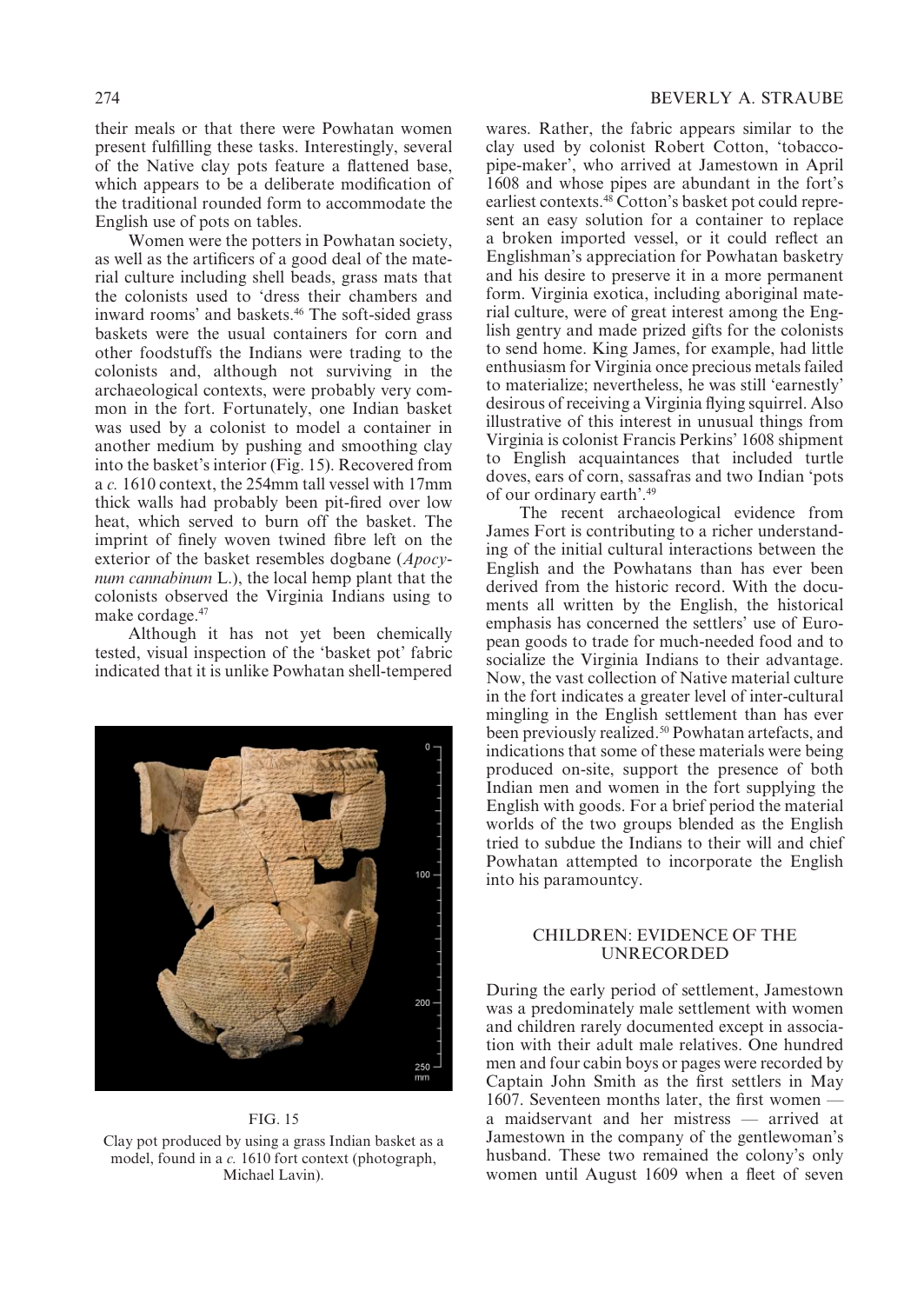ships brought family units that included 30 to 50 women and children, although only a handful of these individuals are known to us by name. The presence of the colony's women and children is occasionally detected in the material record, although this can be somewhat arbitrary. Few objects at the time were gender-specific, and toys that would characterize childhood were often made of organic materials that do not survive most soil conditions. In addition, toys, or small objects of little value, were used by the colonists as trade items for the Indians and cannot be definitively ascribed to the existence of children.

#### TOY WINDMILL

One such 'trifle' is a copper-alloy toy windmill found in a *c.* 1610 trash pit within the fort (Fig. 16). If it belonged to a child, it must be associated with one of the children who had sailed to Jamestown aboard the aforementioned 1609 fleet.

Geoff Egan, an acknowledged authority and author on early playthings found in London, proclaimed this 3cm-tall replica of a post mill as very unusual for 17th-century toys found in the City, especially in its robustness.<sup>51</sup> The only other known freestanding toy post mill from the period was found in the Netherlands, which may also be the source of the Jamestown object.<sup>52</sup> Toy windmills were common playthings and in their earliest form consisted of wooden sticks with paper sails that rotated in the wind. By the 16th century, windmills were made with spring-activated sails that could be worked by pulling a string.53 Upon release of the string it would be rewound by the spring, making it ready to pull again and thereby providing hours of interactive play for child or adult. Even though it has now lost its sails, the Jamestown windmill was probably this type of spring-loaded toy with the string wrapping around a now-missing rod through the sail aperture in the roofline.

## TEETHING STICK

Unquestionably belonging to one of the fort's youngest citizens is an object that was found in a well located in the fort's centre. This context is believed to have been backfilled during historically documented events in early June 1610 that were initiated by a temporary abandonment of the settlement. As the colonists prepared to leave, they engaged in large-scale dumping of materials considered not valuable enough to take back to England. The well continued to be filled with fort debris through the major clean-up and rebuilding efforts ordered by the new governor who re-established the colony just 36 hours later.



FIG. 16

Brass toy windmill recovered from a James Fort trash pit filled *c.* 1610 (photograph, Michael Lavin).

The artefact is a combination whistle and teething stick composed of decorated sheet silver wrapped with two rings of spiralled silver wire jingles. One end of the stick still secures a small piece of the Mediterranean red coral teether (Fig. 17). Coral was used right up through the 19th century to help ease the gum pain of children who were teething, not only because the smooth hard substance was comforting but also because coral was thought to have apotropaic qualities. By incorporating coral in a toy for teething infants, it was hoped that the children could be spared the mortality commonly associated with this particularly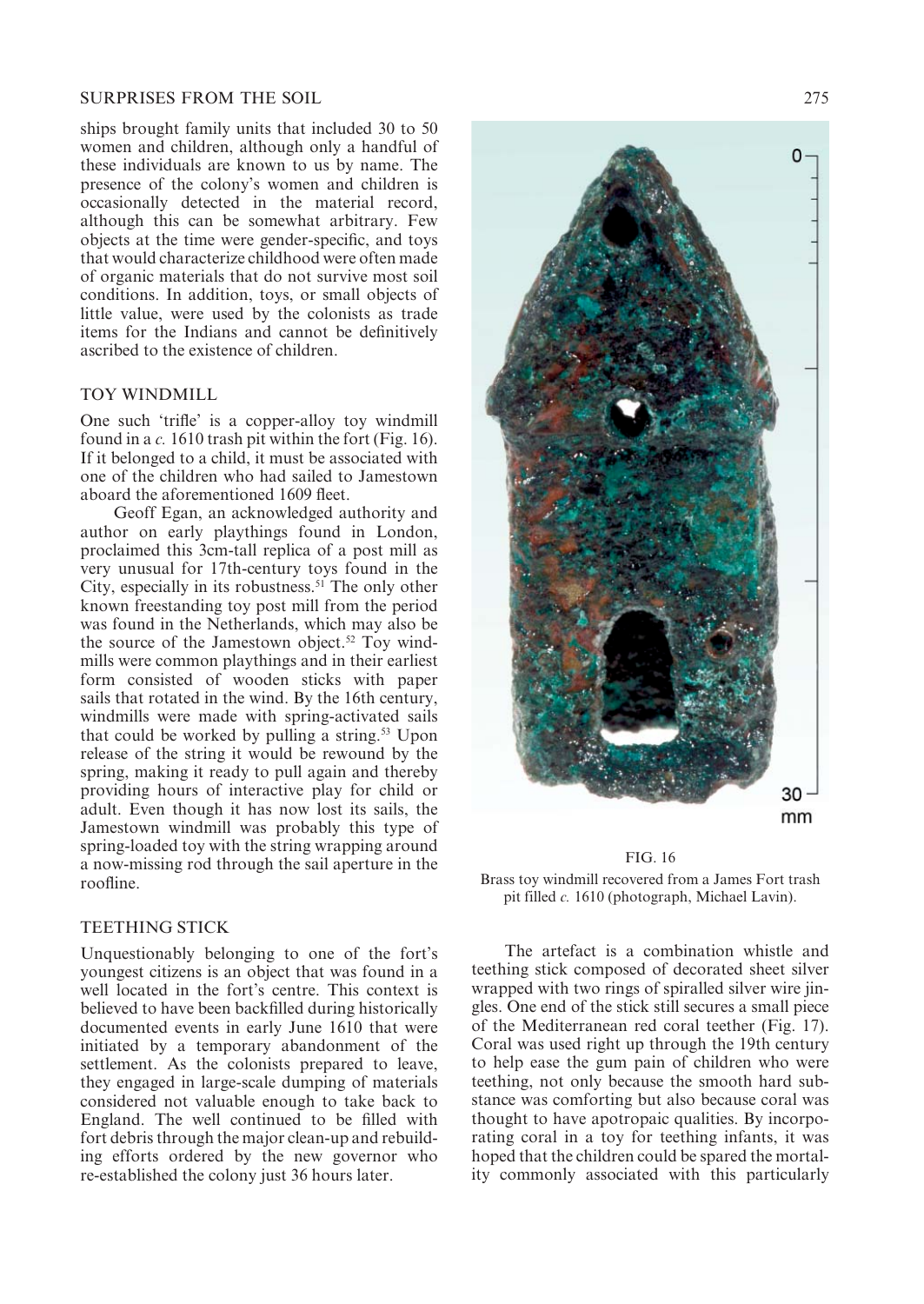

FIG. 17 Silver teething stick from the *c.* 1608–10 well of James Fort (photograph, Michael Lavin).

vulnerable time of life. The weaning process not only included the stresses of gum pain and dietary changes but also exposed the child to pathogens 'which lurked unrecognised in the beakers, bowls, and spoons made of metal, wood or horn'.54 Coral's efficacy in the protection of children was a long-held belief, as indicated by Pliny's statement that 'the branches of coral hanged about the neckes of infants and young children are thought to be a sufficient preservative against all witchcraft and sorcerie'.<sup>55</sup>

The silver body of the Jamestown teething stick is only 61mm long, which appears to be indicative of its early date. Later 17th-century sticks, as depicted in the 1630 portrait of King Charles II (Fig. 18) and those made in the 18th and 19th centuries tend to be larger, ranging in length from 76mm to 203mm, and often incorporate a number of rumbler bells.<sup>56</sup> A few early 17thcentury teething sticks have been reported to the Portable Antiquities Scheme (PAS) although, lacking their coral ends, they were misidentified as huntsmen's whistles (Fig. 19). $57$  The close similarity of these objects to the Jamestown example, however, suggests that originally they also once belonged to early 17th-century children as teething sticks.

It may never be known who once possessed the Jamestown teething stick, or why it was thrown away, but the silver object most assuredly belonged to one of the handful of children that were part of high-status families arriving at Jamestown by 1610. Documentary and genealogical research will continue to focus on the gentlemen who were known to be in the colony during the first three years for evidence they may have been joined by their families that could have included young children.

#### 276 BEVERLY A. STRAUBE



FIG. 18 King Charles II by unknown artist (© National Portrait Gallery, London).

# **CONCLUSION**

The items described in this discussion are just a few of the wonderful surprises from the Jamestown soil, and with excavations continuing on the fort



FIG. 19

Silver teething stick (IOW-954403) recorded by the PAS as an early 16th-century huntsman's whistle.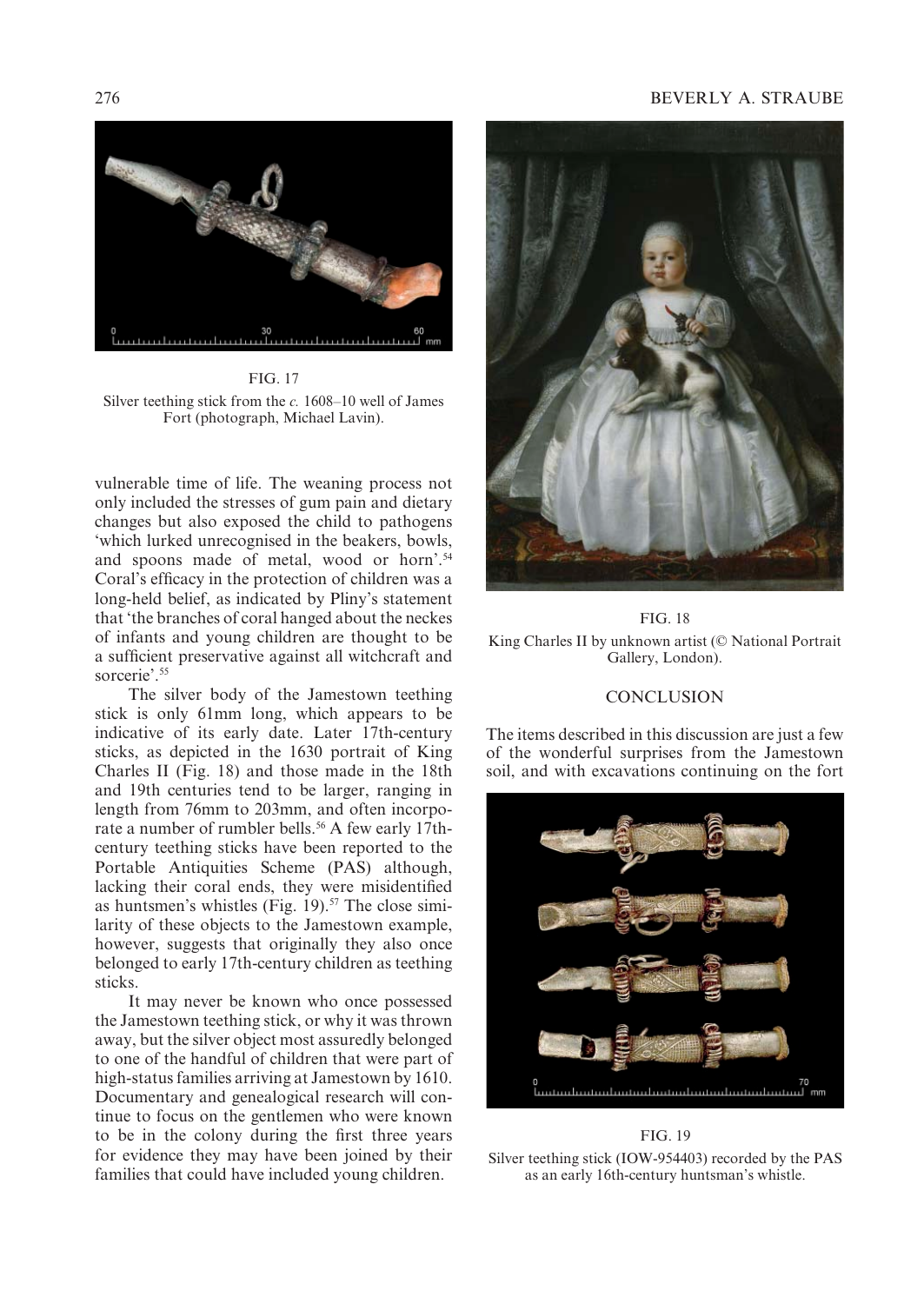and its environs there will inevitably be more to contribute towards understanding England's first successful transatlantic colony. During the first 20 years of excavation, annual funding for the Jamestown Rediscovery project was uncertain and, out of necessity, resources were applied to data gathering by archaeologically defining as much of the fort as possible and by cataloguing and conserving the finds. Now that the project is on firmer financial footing, energies will focus on researching the artefact assemblage and producing comprehensive studies on a broad range of themes that should be relevant to all colleagues who are studying the cusp of the Jacobean age.

## ACKNOWLEDGEMENTS

Blacksmiths Mark Atchison and Peter Ross were the first to suggest that our 'mystery' object from the 1608 church posthole was a sand-casting flask, and I am extremely grateful to them for this insight. Their initial identification led to stimulating discussions with metalsmith and publisher Tim McCreight, and with goldsmiths Prof. Dr Erhard Brepohl and Dr Jack Ogden, all of whom patiently answered my questions and shared my enthusiasm for uncovering evidence of the first goldsmiths and jeweller at Jamestown. I am also indebted to David Beasley, Librarian of the Goldsmiths' Company, who provided important references from the Company records and suggestions for further investigation. As is often the way, research 'down the rabbit hole' began exposing some interesting and important leads regarding the specialist metalworkers at Jamestown that appeared too late to incorporate in this paper, but will form the basis of a future study.

Finally, special acknowledgement and gratitude must be extended to the late Geoff Egan who will always be recognized for his assistance in helping to identify and contextualize the James Fort finds as well as for his enthusiastic and unwavering support for the work of the Jamestown Rediscovery project.

#### **NOTES**

1 Findings of the Jamestown Rediscovery Project can be accessed through the dig updates of the Historic Jamestowne website (<www.historicjamestowne. org>). Information is also available in Kelso and Straube 2004; Kelso 2006; Straube 2006; 2007.

2 Kupperman 1979.

3 Egan 2007.

4 Egan 1999; Egan 2005, 1–3; Egan & Forsyth 1997, 215–16.

5 Recent borings of ancient stands of Bald Cypress trees near Jamestown have revealed that the area suffered the worst drought in almost a millennium between 1606 and 1612 (Stahle *et al*. 1998, 564–7).

6 Smith 1986c, 272.

- 7 Morgan 1975, 71–91.
- 8 Morgan 1975, 84–6; Straube 2004.
- 9 Smith 1986a, 222.
- 10 Smith 1986b, 158.
- <sup>11</sup> Forsyth 2007, 127; David Beasley, pers. comm.
- <sup>12</sup> David Beasley, pers. comm. based upon notes by Gerald Taylor.

<sup>13</sup> Goldsmiths' Court Minute Book O, 19 April 1605, 392.

- 14 Hudgins 2005.
- <sup>15</sup> For centuries, Hessian crucibles were considered to be of the best quality (Cotter 1992, 265).
- 16 McCreight 1994, 81.
- <sup>17</sup> Tim McCreight, pers. comm.
- <sup>18</sup> Wingfield 1998 [1608], 196.
- 19 Smith 1986c, 295; Lounsbury 2004, 3–5.
- 20 Lefroy 1882, 284–5.
- <sup>21</sup> Historic Jamestowne 2011, Where We Are Digging Now, <http://historicjametowne.org/the\_dig/dig\_2011\_ 07  $13.$ php> [last modified 13 July 2011].
- 22 Jack Ogden, pers. comm.
- 23 Smith 1986b, 161.
- 24 Kelso et al. 2012, 7–26.
- 25 Jack Ogden, pers. comm.
- 26 Jack Ogden, pers. comm.
- 27 Geoff Egan, pers. comm.
- 28 Egan & Pritchard 1991, 377.
- 29 Holme 1688, **III**(11); Allen 1997 [1686], 131.
- 30 Leal & Ferreira 2008; Deagan 2002, 230–1; MacLean 2009, 125–39; Richards 2005, 161.
- 31 Ivor Noël Hume, pers. comm.
- 32 Woodall 1978, 17–18.

<sup>33</sup> PAS, <http://finds.org.uk/database/artefacts/record/ id/403003> [accessed 30 October 2013].

- 34 Fox-Davies 1996, 253.
- 35 Flanagan 1988, 199.
- 36 Evans 1970, 110–13.
- 37 McCartney 2011, 74–8.
- 38 MacLean 2009, 134.
- 39 Smith 1986a, 213.

40 Of the estimated 6,000 people venturing to Virginia during the Virginia Company years (1607–24), only 1,200 individuals remained to be listed in the colony's 1625 census (Kupperman 1979, 24).

41 Egan & Pritchard 1991, 334; Egan & Forsyth 1997, 229.

- 42 Rudoe, 2008, 171.
- 43 Oman 1993, 19.
- 44 Potter 1994, 14–24.
- 45 Reber 1999.
- 46 Strachey 1973, 81.
- 47 Spelman 1998, 492.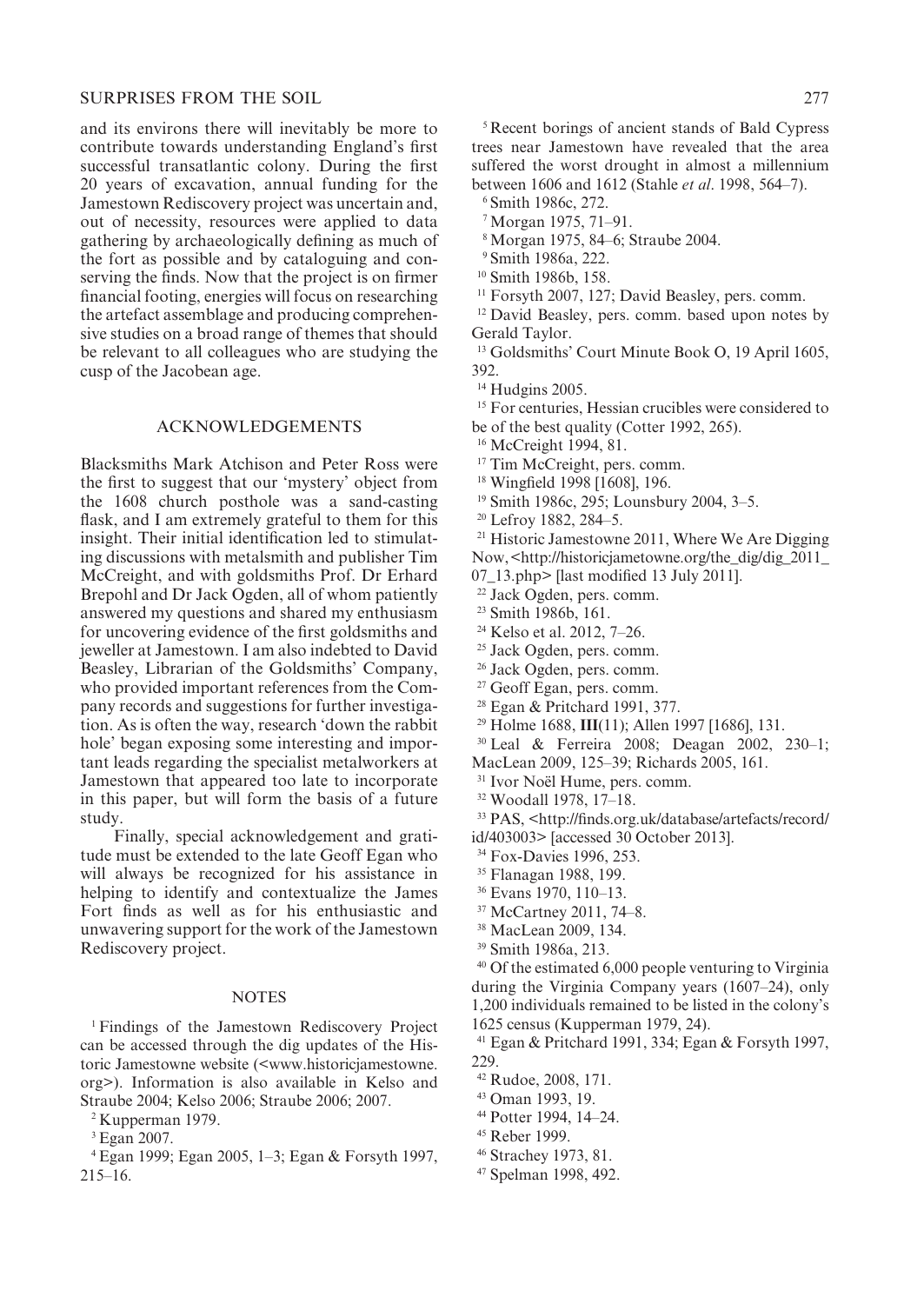- 48 Smith 1986b, 162.
- 49 Earl of Southampton 1969, 288; Perkins 1969, 161. 50 Straube 2013.
- 51 Geoff Egan, pers. comm.; see Forsyth & Egan 2005.
- 52 Forsyth & Egan 2005, 393.
- 53 Forsyth & Egan 2005, 393.
- 54 Abbott 1996, 55.
- 55 Pliny *Historie of the World*, as quoted in Spaulding & Welch 1994, 166.

56 Ball 1961.

<sup>57</sup> See also file numbers OW2009-T222 and NCL-E5B597 (<http://finds.org.uk/database> [accessed 30 October 2013]).

#### BIBLIOGRAPHY

- Abbott, M. 1996, *Life Cycles in England 1560–1720: Cradle to Grave*, New York: Routledge.
- Allen, C. 1997 [1686], *Curious Observations on the Teeth,* in Picard 1997, 131.
- Ball, B. 1961, 'Whistles with coral and bells', *The Magazine Antiques* **80**, 552–5.
- Barbour, P.L. 1986, *The Complete Works of John Smith (1580–1631)*, 3 vols, Chapel Hill: The University of North Carolina Press.
- Barbour, P.L. 1969, *The Jamestown Voyages Under the First Charter 1606–-1609,* 2 vols, Cambridge: University Press.
- Barton, C. & Hitchcock, F. (eds) 2008, *Treasure Annual Report 2005/6*, London: Department for Culture, Media and Sport.
- Cotter, J. 1992, 'The mystery of the Hessian wares, post-medieval triangular crucibles', in Gaimster & Redknap 1992, 262–72.
- Deagan, K. 2002, *Artifacts of the Spanish Colonies of Florida and the Caribbean, 1500–1800*, **2**, Washington, DC: Smithsonian Institution Press.
- Earl of Southampton 1969 [1609], 'Letter from the Earl of Southampton to the Earl of Salisbury, 15 December 1609', in Barbour 1969 (**2**), 288.
- Egan, G. 2007, 'Building a new world: digging up Jamestown', *Brit. Archaeol.* **95** (July/August).
- Egan, G. 2005, *Material Culture in London in an Age of Transition: Tudor & Stuart Period Finds c 1450–c 1700 from Excavations at Riverside Sites in Southwark*, MoLAS Monograph **19**.
- Egan, G. 1999, 'London, axis of the Commonwealth? An archaeological review', in Egan & Michael 1999, 61–71.
- Egan, G. & Michael, R.L. (eds) 1999, *Old and New Worlds*, Oxford: Oxbow Books.
- Egan, G. & Forsyth, H. 1997, 'Wound wire and silver gilt: changing fashions in dress accessories c. 1400–c. 1600', in Gaimster & Stamper 1997, 215–38.
- Egan, G. & Pritchard, F. 1991, *Dress Accessories. Medieval Finds from Excavations in London: 3*, London: HMSO.
- Evans, J. 1970, *A History of Jewellery 1100*–*1870*, reprint, Mineola, NY: Dover Publications.
- Flanagan, L. 1988, *Ireland's Armada Legacy*, Gloucester: Alan Sutton Publishing.
- Forsyth, H. 2007, 'Earth's only paradise: adventures in Virginia', *Goldsmith's Rev.*, 10–15.
- Forsyth, H. & Egan, G. 2005, *Toys, Trifles and Trinkets*, London: Unicorn Press.
- Fox-Davies, A.C. 1996, *Complete Guide to Heraldry*, Hertfordshire: Wordsworth Editions.
- Gaimster, D. & Stamper, P. 1997, *The Age of Transition: the Archaeology of English Culture 1400*– *1600,* The Society for Medieval Archaeology Monograph **15**, Oxbow Monograph **98**.
- Gaimster, D. & Redknap, M. 1992, *Everyday and Exotic Pottery from Europe c. 650*–*1900*, Oxford: Oxbow.
- Gardiner, J. (ed.) 2005, *Before the Mast: Life and Death Aboard the 'Mary Rose'*, Portsmouth: The Mary Rose Trust Ltd.
- Haile, E.W. 1998, *Jamestown Narratives*, Champlain, Virginia: Roundhouse.
- Hansen, S. & Meyer, M. (eds) 2013, *Parallele Raumkonzepte*, Topoi: Berlin Studies of the Ancient World **16**.
- Hitchcock, F. (ed.) 2007, *Treasure Annual Report 2004*, London: Department for Culture, Media and Sport.
- Holme, R. 1688, *The Academy of Armory: or a storehouse of armory and blazon*, in 4 books, Chester: Printed for the Author.
- Hudgins, C.C. 2005, 'Elizabethan Industries in Jacobean Virginia? An Examination of the Industrial Origins and Metallurgical Functions of Scrap Copper at Early Jamestown (c. 1607–1610)', Holloway College, University of London PhD thesis.
- Kelso, W.M. 2006, *The Buried Truth*, Charlottesville: The University of Virginia Press.
- Kelso, W. M. & Straube, B. 2004, *Jamestown Rediscovery 1994–2004*, Richmond: The Association for the Preservation of Virginia Antiquities.
- Kelso, W.M., Straube, B., & Schmidt, D. (eds) 2012, '2007–2010 Interim Report on the Preservation Virginia Excavations at Jamestown, Virginia', Jamestown, Virginia: Association for the Preservation of Virginia Antiquities.
- Kupperman, K. 1979, 'Apathy and death in early Jamestown', *J. Am. Hist.* **66**:1, 24–40.
- Lefroy, J.H. (ed.) 1882, *The Historye of the Bermudaes or Summer Islands*, London: The Hakluyt Society.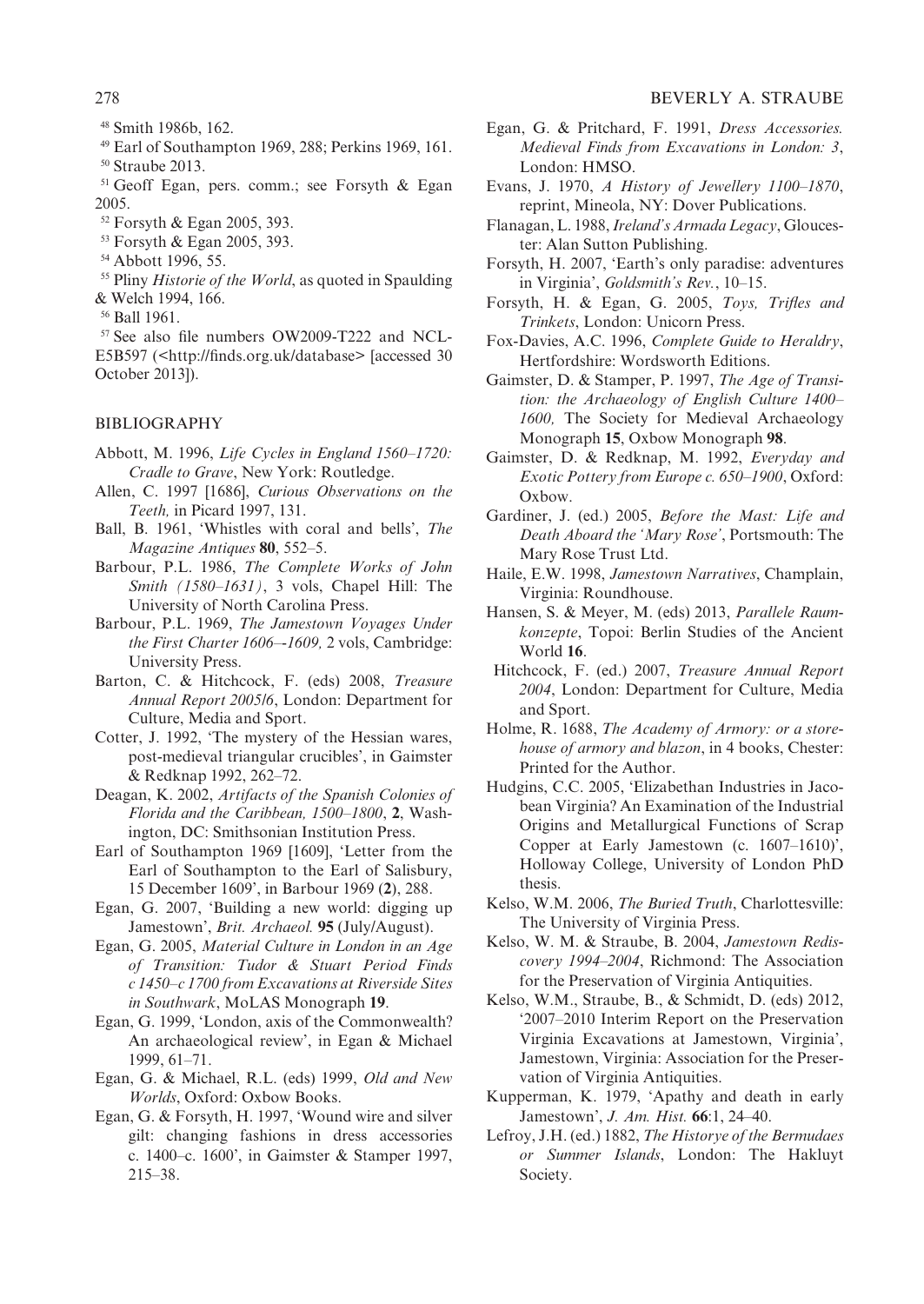- Leal, C.C., Ferreira, M.A. 2008, 'Hygienic nailcleaners, toothpicks and ear-scoops from a monastic Portuguese context', *J. Iberian Archaeol.* **11**, 71–98.
- MacLean, J.S. 2009, 'Mission Santa Catalina's mondadiente de plata (silver toothpick): materiality and the construction of self in Spanish La Florida', in White 2009, 125–39.
- McCartney, M. 2011, *Jordan's Point, Virginia*, Richmond: University Press of Virginia.
- McCreight, T. 1994, *Practical Casting*, Cape Elizabeth, Maine: Brynmorgen Press.
- Morgan, E.S. 1975, *American Slavery, American Freedom*, New York: W.W. Norton and Company.
- Oman, C.C. 1993, *Victoria and Albert Museum Catalogue of Rings 1930*, Suffolk: Anglia Publishing.
- Perkins, F. 1969 [1608] 'Letter from Francis Perkin[s] in Jamestown to a friend in England, 28 March 1608', in Barbour 1969, 158–62.
- Picard, L. 1997, *Restoration London*, London: Weidenfeld and Nicholson.
- Potter, S.R. 1994, *Commoners, Tribute and Chiefs: the Development of Algonquian Culture in the Potomac Valley*, Charlottesville: University Press of Virginia.
- Richards, M. 2005, 'Personal hygiene and sanitary arrangements', Gardiner 2005, 153–62.
- Rudoe, J.A. 2008, 'Ilam, Staffordshire: 18th- or 19thcentury gold puzzle ring (92005T518)', in Barton & Hitchcock 2008, 171.
- Smith, J. 1986a [1612], 'The proceedings of the English Colonie in Virginia', in Barbour 1986, **1**: 191–289.
- Smith, J. 1986b [1624], 'The Generall Historie of Virginia, New-England, and the Summer Iles', in Barbour 1986, **2**: 5–477.
- Smith, J. 1986c [1631], 'Advertisements for the Unexperienced Planters of New England, or Any Where', in Barbour 1986, **3**: 254–307.
- Spaulding, M. & Welch, P. 1994, *Nurturing Yesterday's Child*, Toronto: Natural Heritage/Natural History.
- Spelman, H. 1998 [1609], 'Relation of Virginia, 1609', in Haile 1988, 482–95.
- Stahle, D.W., Cleaveland, M.K., Blanton, D.B., Therrell, M.D., & Gay, D.A. 1998, 'The lost colony and Jamestown droughts', *Science* **280**, 564–67.
- Strachey, W. 1973 [1609] 'A True Reportory', in Wright 1973, 1–101.
- Straube, B. 2013, 'An English settlement in Tsenacomoco', in Hansen & Meyer 2013, 17–39.
- Straube, B. 2007, *The Archaearium: Rediscovering Jamestown 1607–1699*, Richmond, VA: Preservation Virginia.
- Straube, B. 2006, "'Unfitt for any moderne service"? Arms and armour from James Fort', *Post-Medieval Archaeol.* **40**:1, 33–61.
- Straube, B. 2004, 'Tinker, Tailor, Soldier, Sailor', in Kelso & Straube 1994, 155–92.
- White, C.L. (ed.) 2009, *The Materiality of Individuality*, New York: Springer.
- Wingfield, E.M. 1998 [1608], 'A Discourse of Virginia', in Haile 1998, 183–201.
- Woodall, J. 1978 [1617], *The Surgions Mate*, reprint with foreword by John Kirkup, Bath: Kingsmead.
- Wright, L.B. (ed.) 1973, *A Voyage to Virginia in 1609*, Charlottesville: University Press of Virginia.

# SUMMARY IN FRENCH, GERMAN, ITALIAN AND SPANISH

# *RÉSUMÉ*

# **Surprises sorties du sol: découvertes archéologiques de la première colonie trans-atlantique établie avec succès à Jamestown**

La culture matérielle provenant du fort « James Fort » établi en 1607 en Virginie, et du site d'établissement de la colonie anglaise de Jamestown, apporte de nouvelles informations intéressantes sur la première implantation. Les objets découverts reflètent non seulement l'interaction des colons avec les indiens de Virginie, mais aussi les activités des experts envoyés dans le but de détourner les ressources du Nouveau Monde au profit des investisseurs de la colonie, ainsi que les choix des individus concernant les biens domestiques qui les ont accompagnés lors de leur voyage au-delà de l'Atlantique.

#### *ZUSAMMENFASSUNG*

#### **Überraschung in der Erde: archäologische Entdeckung in Englands ältester erfolgreichen, transatlantischen Kolonie in Jamestown**

Die materiellen Funde aus Jamestown in Virginia, gegründet in 1607 auf dem ursprünglichen Gelände der englischen Jamestown Kolonie, deckten neue und interessante Information über den frühen Ort auf. Die Objekte weisen auf wechselseitige Beziehungen mit den Virginia Indianern hin: zum einen durch die Handlungen der in die Neue Welt gesandten Spezialisten, die Rohstoffe der Neuen Welt in Profit für die kolonialen Investoren verwandelten, zum anderen durch die Wahl der Haushaltsgüter, die über den Atlantik geschifft wurden. Die Gruppe der Artefakte ist überraschend wegen ihrer Dichte und auch, dass viele der Objekte atypisch im Kontext eines englischen Haushalts des frühen 17. Jahrhunderts sind.